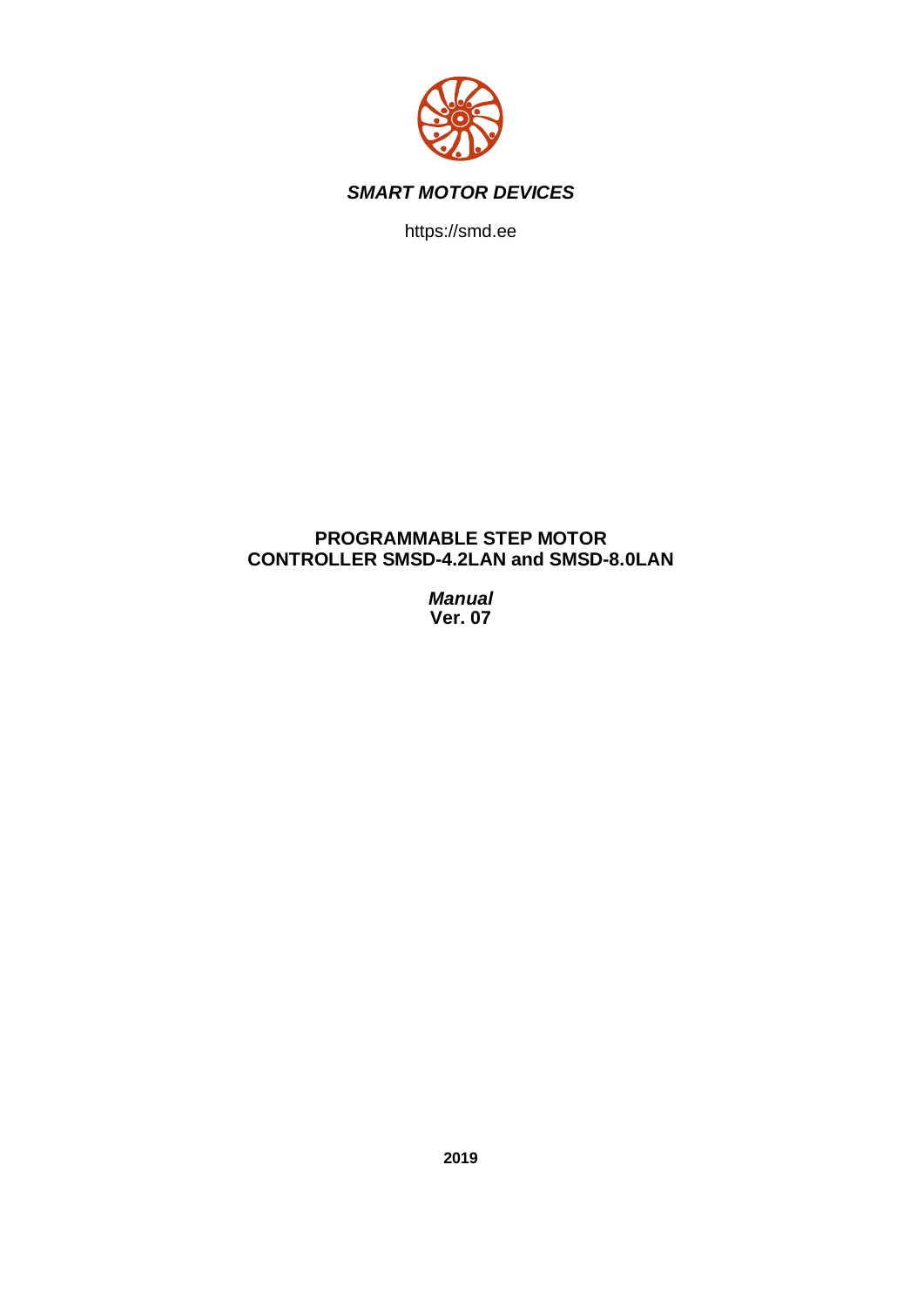

## **1. Product designation**

Programmable step motor controller SMSD-4.2LAN is designed to operate with hybrid two or four-phase stepper motor with maximum current per phase up to 4.2Amp (SMSD-4.2LAN) or 8.0Amp (SMSD-8.0LAN). Three control modes are provided: programmable, analog control and position pulse control. The controller provides programming and control via USB or Ethernet.

### **2. Functions and possibilities**

- Remote control through Ethernet;
- Standalone motor control according to one of 4 independent executing program sequences, stored in the controller's memory;
- · Real time stepper motor control by commands forwarded from a computer via USB or through a local network Ethernet;
- Recording and reading of executing program sequences through a local network Ethernet or USB interface;
- The controller keeps in memory up to 4 independent executing program sequences. Each one can be started in a standalone control mode or called via communication interface (Ethernet or USB); every program can be called and used as a subprogram of any other program. Every program contains up to 255 control commands;
- Program control of an internal relay is provided:
- · Motor control parameters (such as current per phase, holding current, microstepping mode, control mode) are adjusted using menu of the controller or via communication interface (Ethernet or USB);
- Pulse position control with standard signals 0/5VDC (up to 24VDC on condition that additional current limiting resistances are used) «STEP», «DIR» and «ENABLE» is provided;
- · Analog speed control is provided: using internal or external potentiometers or analog voltage signal 0..5VDC;
- · Analog position control is provided: using internal or external potentiometers or analog voltage signal 0..5VDC;
- Motor stop is provided as received signal from an emergency sensor;
- Change of motor motion direction is provided as received signal from a revers sensor;
- · Homing position function is provided;
- Storage of a label (current) position and motion to the label position is provided;
- Synchronized operation of several controllers and other devices is provided by inputs and outputs;
- Automatic source voltage control if the power supply falls outside the allowance range (less than 20VDC or more than 51VDC) when the controller is switched on or within 2 seconds during operation, the controller outputs the alarm;
- · A motor acceleration and deceleration is adjusted from a controller menu or via communication interface;
- The controller is equipped with an internal brake resistor. External brake resistor can be connected as well if needed;
- Alarm sound and indication of a code of the alarm are provided;
- · 2-sign 7-segment display is provided for indication of alarms, control modes and the controller adjustment;
- · 32-bit password secures access through the local network, 1 second interval of authorization provides strong access protection (exhaustive search requires 136 years).

### **3. Technical characteristics**

|                                           |             | Table 1.                                                            |
|-------------------------------------------|-------------|---------------------------------------------------------------------|
|                                           | SMSD-4.2LAN | SMSD-8.0LAN                                                         |
| <b>Common characteristics:</b>            |             |                                                                     |
| Maximum current per phase, Amp            | 4.2         | 8.0                                                                 |
| Minimum current per phase, Amp            | 0.1         | 1.0                                                                 |
| Microstepping                             |             | 1/1, 1/2, 1/4, 1/8, 1/16, 1/32, 1/64, 1/128                         |
| Power supply, VDC                         |             | $24 - 48$                                                           |
| Dimensions, mm (no more)                  |             | 120x110x45                                                          |
| <b>Control inputs:</b>                    |             |                                                                     |
|                                           |             | $4 - 5$                                                             |
| High voltage level, VDC                   |             | (24VDC on condition of using additional current limiting resistors) |
| Low voltage level, VDC                    |             | $0 - 1$                                                             |
| Input resistance, kOhm, no less           |             |                                                                     |
| Output relay parameters:                  |             |                                                                     |
| Type                                      |             | solidstate relay                                                    |
| Max. voltage, V                           |             | ± 350                                                               |
| Max. current, mA                          |             | ± 120                                                               |
| Resistance at close contact, Ohm, no more |             | 30                                                                  |
| <b>Outputs «ALARM» and «FAULT»</b>        |             |                                                                     |
| parameters                                |             |                                                                     |
| Type                                      |             | Opto coupler output                                                 |
| Max. voltage, VDC                         |             | 20                                                                  |
| Max. current, mA                          |             | 100                                                                 |
| Resistance at close contact, Ohm, no more |             | 100                                                                 |
| Internal output +5VDC                     |             |                                                                     |
| Voltage, VDC                              |             | $4,5 - 5,5$                                                         |
| Max. Load current, mA                     |             | 200                                                                 |
| Output resistance, Ohm                    |             | 50                                                                  |

#### **Environmental Conditions:**

Ambient Temperature: (-25…+40)°C Humidity: 90%RH or less upon condition +25°C Condensation and freezing: none. Pressure: 650…800 mm of mercury.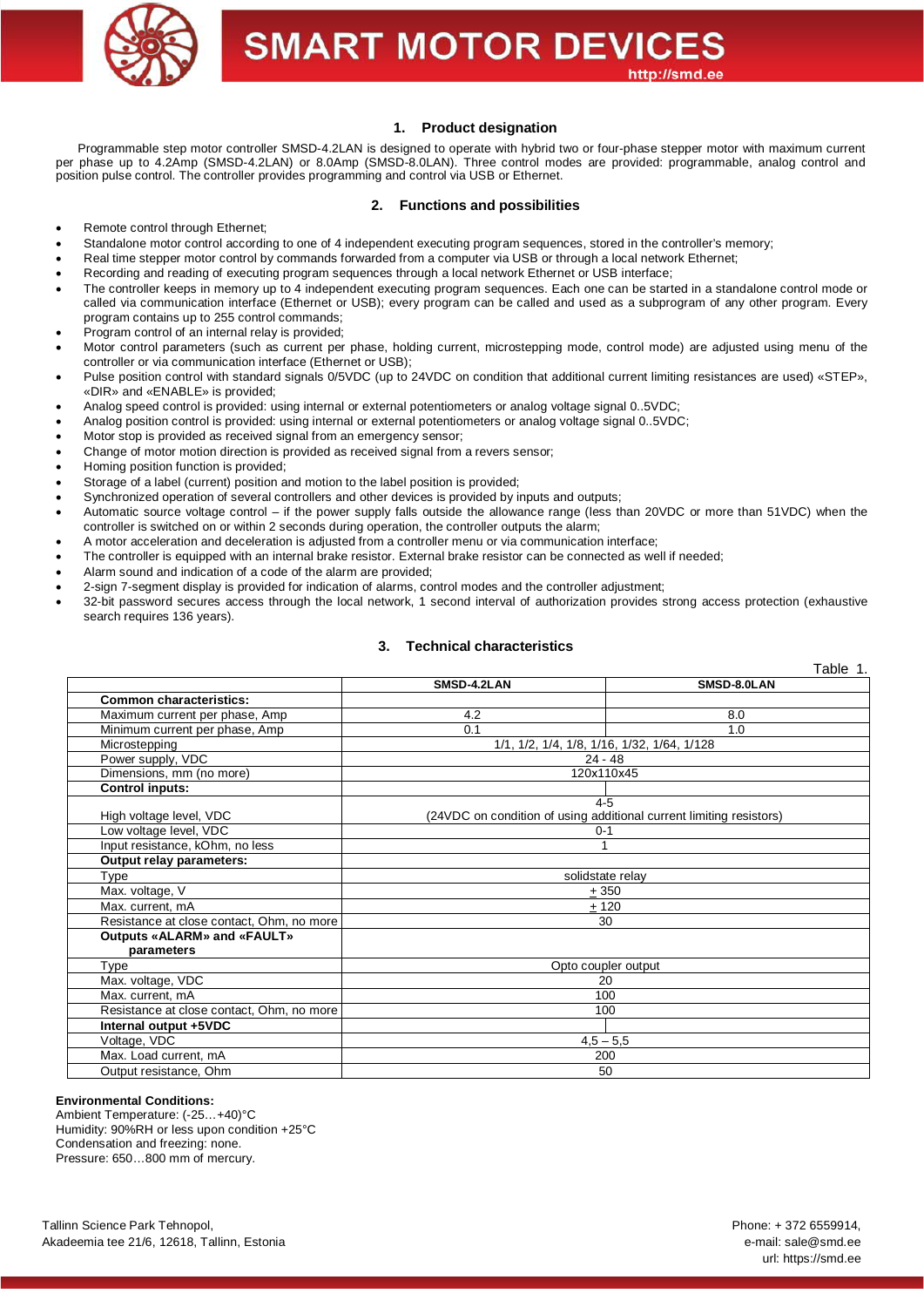## **4. Construction**

SMSD-4.2LAN and SMSD-8.0LAN were designed to fit all the needed equipment on to a portable and efficient heat-sink mounted into a plastic case with DIN rail mount. SMSD-8.0LAN has a fan, mounted of the heat-sink, which provides active cooling.

All the inputs, outputs and control elements are marked on the top side of the controller as shown on Fig. 1.

At the controller frame there are:

- terminal screws for connection of stepper motor leads and power supply;
- · buttons «START/STOP» and «RESET», the same meaning signals terminal screws «START/STOP», «RESET»;
- · internal adjustable resistor and terminals for connection of external potentiometer for speed or position analog control;
- buttons for controller adjustment;
- · 2-sign 7-segment display for indication of alarms, control modes and the controller adjustment;
- microswitches  $SW1 SW2$  for control mode adjustment;
- · output +5VDC;
- USB connector to link with a computer;
- · LAN connector to link to a local network;
- Signal inputs and outputs for operation control (see the table 2).

Please, refer to picture 1 and table 2 for information on controls location and designation.



Fig. 1. Dimensions and input/output and controls location – SMSD\_LAN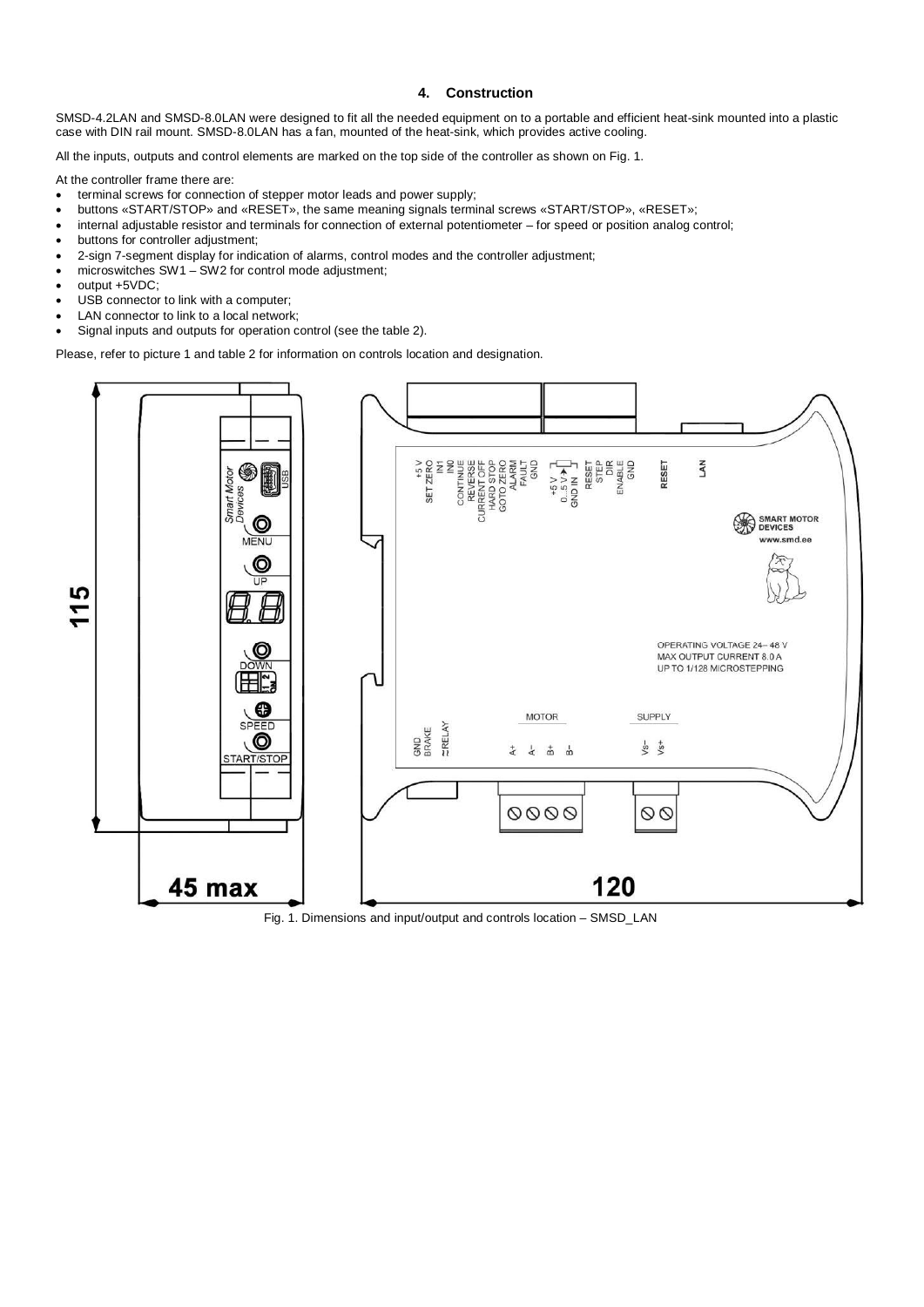

http://smd.ee

Table 2

| <b>Mark</b>        |                                                                                                                                                                                                                                                                                                                                                                                                                                                                                                                                   |               | Designation                                                                                                                                                                                                                                                                                                                                                                                                                                                                                                                                                                                                                                                                                                                                                                                                                                                         | Wiring                                                                                                                                               |
|--------------------|-----------------------------------------------------------------------------------------------------------------------------------------------------------------------------------------------------------------------------------------------------------------------------------------------------------------------------------------------------------------------------------------------------------------------------------------------------------------------------------------------------------------------------------|---------------|---------------------------------------------------------------------------------------------------------------------------------------------------------------------------------------------------------------------------------------------------------------------------------------------------------------------------------------------------------------------------------------------------------------------------------------------------------------------------------------------------------------------------------------------------------------------------------------------------------------------------------------------------------------------------------------------------------------------------------------------------------------------------------------------------------------------------------------------------------------------|------------------------------------------------------------------------------------------------------------------------------------------------------|
| <b>GND</b>         |                                                                                                                                                                                                                                                                                                                                                                                                                                                                                                                                   |               |                                                                                                                                                                                                                                                                                                                                                                                                                                                                                                                                                                                                                                                                                                                                                                                                                                                                     |                                                                                                                                                      |
| $+VDD$             | terminal                                                                                                                                                                                                                                                                                                                                                                                                                                                                                                                          |               |                                                                                                                                                                                                                                                                                                                                                                                                                                                                                                                                                                                                                                                                                                                                                                                                                                                                     |                                                                                                                                                      |
| $A+$               |                                                                                                                                                                                                                                                                                                                                                                                                                                                                                                                                   |               | Phase A+                                                                                                                                                                                                                                                                                                                                                                                                                                                                                                                                                                                                                                                                                                                                                                                                                                                            |                                                                                                                                                      |
| $A -$              |                                                                                                                                                                                                                                                                                                                                                                                                                                                                                                                                   |               | Phase A-                                                                                                                                                                                                                                                                                                                                                                                                                                                                                                                                                                                                                                                                                                                                                                                                                                                            | motor                                                                                                                                                |
| $B+$               |                                                                                                                                                                                                                                                                                                                                                                                                                                                                                                                                   |               | Phase B+                                                                                                                                                                                                                                                                                                                                                                                                                                                                                                                                                                                                                                                                                                                                                                                                                                                            | connection» -                                                                                                                                        |
| $B -$              |                                                                                                                                                                                                                                                                                                                                                                                                                                                                                                                                   |               | Phase B-                                                                                                                                                                                                                                                                                                                                                                                                                                                                                                                                                                                                                                                                                                                                                                                                                                                            | table 3                                                                                                                                              |
| <b>GND</b>         |                                                                                                                                                                                                                                                                                                                                                                                                                                                                                                                                   |               | Brake resistance connection screw terminals                                                                                                                                                                                                                                                                                                                                                                                                                                                                                                                                                                                                                                                                                                                                                                                                                         |                                                                                                                                                      |
| <b>RES BRAKE</b>   |                                                                                                                                                                                                                                                                                                                                                                                                                                                                                                                                   |               |                                                                                                                                                                                                                                                                                                                                                                                                                                                                                                                                                                                                                                                                                                                                                                                                                                                                     |                                                                                                                                                      |
| $-RELAY$           |                                                                                                                                                                                                                                                                                                                                                                                                                                                                                                                                   |               | Screw terminals for connection of the output relay of the controller -                                                                                                                                                                                                                                                                                                                                                                                                                                                                                                                                                                                                                                                                                                                                                                                              |                                                                                                                                                      |
| $-RELAY$           |                                                                                                                                                                                                                                                                                                                                                                                                                                                                                                                                   |               | connect to an external controlled device                                                                                                                                                                                                                                                                                                                                                                                                                                                                                                                                                                                                                                                                                                                                                                                                                            |                                                                                                                                                      |
| $+5V$              |                                                                                                                                                                                                                                                                                                                                                                                                                                                                                                                                   |               | Output +5VDC                                                                                                                                                                                                                                                                                                                                                                                                                                                                                                                                                                                                                                                                                                                                                                                                                                                        |                                                                                                                                                      |
| <b>SET ZERO</b>    |                                                                                                                                                                                                                                                                                                                                                                                                                                                                                                                                   |               | Input – set of a home (zero) position                                                                                                                                                                                                                                                                                                                                                                                                                                                                                                                                                                                                                                                                                                                                                                                                                               |                                                                                                                                                      |
| IN <sub>1</sub>    |                                                                                                                                                                                                                                                                                                                                                                                                                                                                                                                                   |               |                                                                                                                                                                                                                                                                                                                                                                                                                                                                                                                                                                                                                                                                                                                                                                                                                                                                     |                                                                                                                                                      |
| $\overline{INO}$   |                                                                                                                                                                                                                                                                                                                                                                                                                                                                                                                                   |               | Input - programmable input 0                                                                                                                                                                                                                                                                                                                                                                                                                                                                                                                                                                                                                                                                                                                                                                                                                                        |                                                                                                                                                      |
| <b>CONTINUE</b>    |                                                                                                                                                                                                                                                                                                                                                                                                                                                                                                                                   |               | Input – resume of an interrupted operation                                                                                                                                                                                                                                                                                                                                                                                                                                                                                                                                                                                                                                                                                                                                                                                                                          | Part 6 «Stepper<br>Fig. $2$<br>Fig. 2, Fig. 3<br>Fig. $4$<br>Fig. 2<br>Fig. 6, Fig. 7<br>Fig. 2, Fig. 3<br><b>Fig. 5</b><br>Fig. 2, Fig. 3<br>Fig. 5 |
| <b>REVERS</b>      |                                                                                                                                                                                                                                                                                                                                                                                                                                                                                                                                   |               |                                                                                                                                                                                                                                                                                                                                                                                                                                                                                                                                                                                                                                                                                                                                                                                                                                                                     |                                                                                                                                                      |
| <b>CURRENT OFF</b> |                                                                                                                                                                                                                                                                                                                                                                                                                                                                                                                                   |               | Input - motor phases deenergizing                                                                                                                                                                                                                                                                                                                                                                                                                                                                                                                                                                                                                                                                                                                                                                                                                                   |                                                                                                                                                      |
| <b>HARD STOP</b>   |                                                                                                                                                                                                                                                                                                                                                                                                                                                                                                                                   |               | Input - sudden motor stop                                                                                                                                                                                                                                                                                                                                                                                                                                                                                                                                                                                                                                                                                                                                                                                                                                           |                                                                                                                                                      |
| <b>GOTO ZERO</b>   |                                                                                                                                                                                                                                                                                                                                                                                                                                                                                                                                   |               | Negative side of a power supply unit (2448VDC)<br>Positive side of a power supply unit (2448VDC)<br>Input - programmable input 1<br>Input - change motion direction<br>Input - move to home (zero) position<br>Output - alarm indication<br>Output - normal operation<br>GND - common information input<br>+5VDC output for external potentiometer connection<br>Input for middle line of potentiometer<br>GND - common line for potentiometer<br>Input – reset of the controller<br>Input - STEP (pulse signal)<br>Input - DIR (level signal)<br>Input - ENABLE (level signal)<br>GND - common input (for STEP signal)<br>reset of the controller<br>Ethernet - local network connection<br>USB connection to a computer<br>Enter/exit/navigation through the menu of the controller<br>Increase menu parameter<br>Decrease menu parameter<br>Control mode setting |                                                                                                                                                      |
| <b>ALARM</b>       |                                                                                                                                                                                                                                                                                                                                                                                                                                                                                                                                   |               |                                                                                                                                                                                                                                                                                                                                                                                                                                                                                                                                                                                                                                                                                                                                                                                                                                                                     |                                                                                                                                                      |
| <b>FAULT</b>       |                                                                                                                                                                                                                                                                                                                                                                                                                                                                                                                                   |               |                                                                                                                                                                                                                                                                                                                                                                                                                                                                                                                                                                                                                                                                                                                                                                                                                                                                     |                                                                                                                                                      |
| <b>GND</b>         |                                                                                                                                                                                                                                                                                                                                                                                                                                                                                                                                   |               |                                                                                                                                                                                                                                                                                                                                                                                                                                                                                                                                                                                                                                                                                                                                                                                                                                                                     |                                                                                                                                                      |
| +5V IN             |                                                                                                                                                                                                                                                                                                                                                                                                                                                                                                                                   | Connection of |                                                                                                                                                                                                                                                                                                                                                                                                                                                                                                                                                                                                                                                                                                                                                                                                                                                                     |                                                                                                                                                      |
| <b>SPEED IN</b>    |                                                                                                                                                                                                                                                                                                                                                                                                                                                                                                                                   | an external   |                                                                                                                                                                                                                                                                                                                                                                                                                                                                                                                                                                                                                                                                                                                                                                                                                                                                     |                                                                                                                                                      |
|                    |                                                                                                                                                                                                                                                                                                                                                                                                                                                                                                                                   | potentiometer |                                                                                                                                                                                                                                                                                                                                                                                                                                                                                                                                                                                                                                                                                                                                                                                                                                                                     |                                                                                                                                                      |
| <b>GND IN</b>      | Controller power supply<br>Stepper motor leads<br>connection screw terminal<br>Connection of a brake<br>resistance and relay of the<br>controller<br>Screw terminals for<br>connection of operation<br>control inputs and outputs<br>- speed and<br>position<br>Signal<br>analog control<br>lines<br>Reset<br>connector<br>Pulse position<br>control<br><b>Button</b><br>Communication connectors<br>Menu control buttons<br>Microswitches<br>Potentiometer<br>Internal adjustable resistor for speed and position analog control |               |                                                                                                                                                                                                                                                                                                                                                                                                                                                                                                                                                                                                                                                                                                                                                                                                                                                                     |                                                                                                                                                      |
|                    |                                                                                                                                                                                                                                                                                                                                                                                                                                                                                                                                   |               |                                                                                                                                                                                                                                                                                                                                                                                                                                                                                                                                                                                                                                                                                                                                                                                                                                                                     |                                                                                                                                                      |
|                    |                                                                                                                                                                                                                                                                                                                                                                                                                                                                                                                                   |               |                                                                                                                                                                                                                                                                                                                                                                                                                                                                                                                                                                                                                                                                                                                                                                                                                                                                     |                                                                                                                                                      |
| <b>RESET</b>       |                                                                                                                                                                                                                                                                                                                                                                                                                                                                                                                                   |               |                                                                                                                                                                                                                                                                                                                                                                                                                                                                                                                                                                                                                                                                                                                                                                                                                                                                     |                                                                                                                                                      |
| <b>STEP</b>        |                                                                                                                                                                                                                                                                                                                                                                                                                                                                                                                                   |               |                                                                                                                                                                                                                                                                                                                                                                                                                                                                                                                                                                                                                                                                                                                                                                                                                                                                     |                                                                                                                                                      |
| DIR                |                                                                                                                                                                                                                                                                                                                                                                                                                                                                                                                                   |               |                                                                                                                                                                                                                                                                                                                                                                                                                                                                                                                                                                                                                                                                                                                                                                                                                                                                     |                                                                                                                                                      |
| <b>ENABLE</b>      |                                                                                                                                                                                                                                                                                                                                                                                                                                                                                                                                   |               |                                                                                                                                                                                                                                                                                                                                                                                                                                                                                                                                                                                                                                                                                                                                                                                                                                                                     |                                                                                                                                                      |
| <b>GND</b>         |                                                                                                                                                                                                                                                                                                                                                                                                                                                                                                                                   |               |                                                                                                                                                                                                                                                                                                                                                                                                                                                                                                                                                                                                                                                                                                                                                                                                                                                                     |                                                                                                                                                      |
| <b>RESET</b>       |                                                                                                                                                                                                                                                                                                                                                                                                                                                                                                                                   |               |                                                                                                                                                                                                                                                                                                                                                                                                                                                                                                                                                                                                                                                                                                                                                                                                                                                                     |                                                                                                                                                      |
| <b>LAN</b>         |                                                                                                                                                                                                                                                                                                                                                                                                                                                                                                                                   |               |                                                                                                                                                                                                                                                                                                                                                                                                                                                                                                                                                                                                                                                                                                                                                                                                                                                                     |                                                                                                                                                      |
| <b>USB</b>         |                                                                                                                                                                                                                                                                                                                                                                                                                                                                                                                                   |               |                                                                                                                                                                                                                                                                                                                                                                                                                                                                                                                                                                                                                                                                                                                                                                                                                                                                     |                                                                                                                                                      |
| <b>MENU</b>        |                                                                                                                                                                                                                                                                                                                                                                                                                                                                                                                                   |               |                                                                                                                                                                                                                                                                                                                                                                                                                                                                                                                                                                                                                                                                                                                                                                                                                                                                     |                                                                                                                                                      |
| UP                 |                                                                                                                                                                                                                                                                                                                                                                                                                                                                                                                                   |               |                                                                                                                                                                                                                                                                                                                                                                                                                                                                                                                                                                                                                                                                                                                                                                                                                                                                     |                                                                                                                                                      |
| <b>DOWN</b>        |                                                                                                                                                                                                                                                                                                                                                                                                                                                                                                                                   |               |                                                                                                                                                                                                                                                                                                                                                                                                                                                                                                                                                                                                                                                                                                                                                                                                                                                                     |                                                                                                                                                      |
| <b>SW1. SW2</b>    |                                                                                                                                                                                                                                                                                                                                                                                                                                                                                                                                   |               |                                                                                                                                                                                                                                                                                                                                                                                                                                                                                                                                                                                                                                                                                                                                                                                                                                                                     |                                                                                                                                                      |
| <b>SPEED</b>       |                                                                                                                                                                                                                                                                                                                                                                                                                                                                                                                                   |               |                                                                                                                                                                                                                                                                                                                                                                                                                                                                                                                                                                                                                                                                                                                                                                                                                                                                     |                                                                                                                                                      |
| START/STOP         | <b>Button</b>                                                                                                                                                                                                                                                                                                                                                                                                                                                                                                                     |               | Operation start/stop                                                                                                                                                                                                                                                                                                                                                                                                                                                                                                                                                                                                                                                                                                                                                                                                                                                |                                                                                                                                                      |

#### **5. Connection**

Please follow this manual carefully for connection and assembly.

#### **Please, connect wires only when power is off. Do not attempt to change wiring while the power is ON.**

Please, provide a reliable contact in connection terminals. During wiring, please, observe the polarity and wire management. Connection examples are shown on pictures 2-7. Possible connection schemes for motors are given below in table 3.

#### **Connection examples for control inputs and outputs of the controller:**



Fig. 2. Connection of input lines using



Fig. 3. Connection of input lines using external power supply (4-5VDC).

**Please, connect additional current limiting resistance if use high level signal +24VDC** instead of 5VDC: 3KOhm for STEP input, 1KOhm for all the rest inputs.

internal power supply +5VDC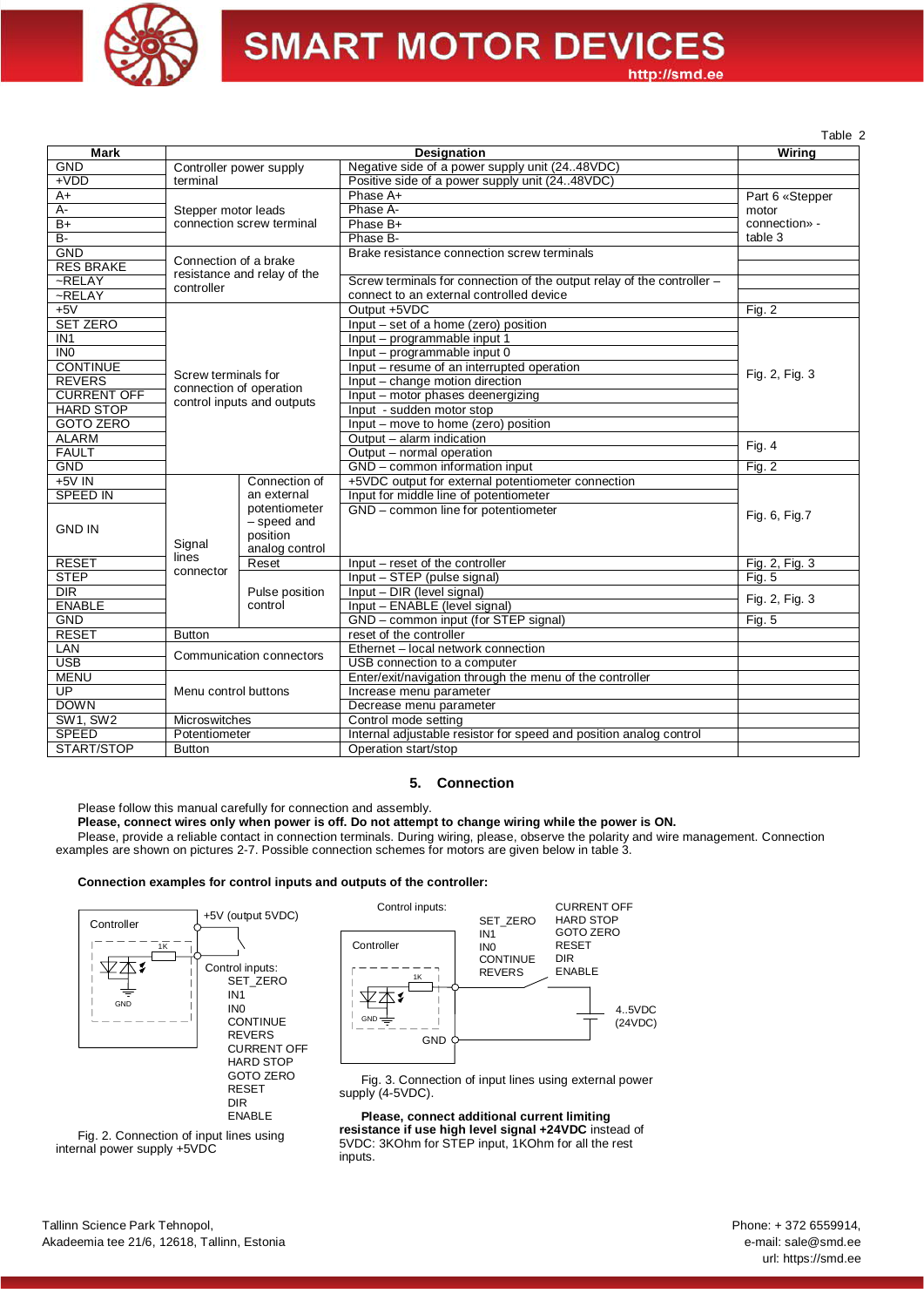



Fig. 4. Connection of output lines ALARM and

voltage: 20VDC, max. current – 100mA

**GND** Controller **GND STEP** Source of pulse signal 4..5VDC (24VDC) 3K

FAULT. Outputs type - optoisolator output, max. Fig. 5. Connection of STEP signal





Fig. 6. Connection of an external potentiometer for speed or position analog control



#### **Connection of an external brake (regenerative) resistance**

Brake (regenerative) resistor is meant to be used to absorb and dissipate energy, which appears due to deceleration or forced rotation of the motor. The controller is equipped with an internal regenerative resistor for 5W. The power of the resistor is suitable for normal operation of a stepper motor SM8680.

In case of forced motor rotation at a speed below 120rpm (10 seconds average value at the desired interval from 0 to infinite), using of an external regenerative resistor is not necessary.

In case of forced motor rotation at a speed 120...240 rpm (10 seconds average value at the desired interval from 0 to infinite), it is necessary to connect an external brake regenerative resistor R=10 Ohm P=100W. The load resistor should be connected to the screw terminals «GND» and «RES BRAKE».

Long duration forced motor rotation at average velocity more than 240 rpm (10 seconds average value at the desired interval from 0 to infinite) is forbidden.

#### **Connection of a stepper motor**

The controller provides operation with 2 or 4-phase stepper motors, 4, 6 or 8 wires. Winding connection examples are in the table 3. Connect stepper motor wires to A+, A-, B+ and B- terminals of the controller according to the table 3.



#### **Connection and assembling**

Assembling order is as below:<br>1. Connect the controller to a Connect the controller to a stepper motor, sensors and power supply according the given schemes and recommendations;

- 2. If necessary, connect an external regenerative resistor;<br>3. If necessary, connect the controller to a computer throu
- If necessary, connect the controller to a computer through the LAN or USB.

Phone: + 372 6559914, e-mail: sale@smd.ee url: https://smd.ee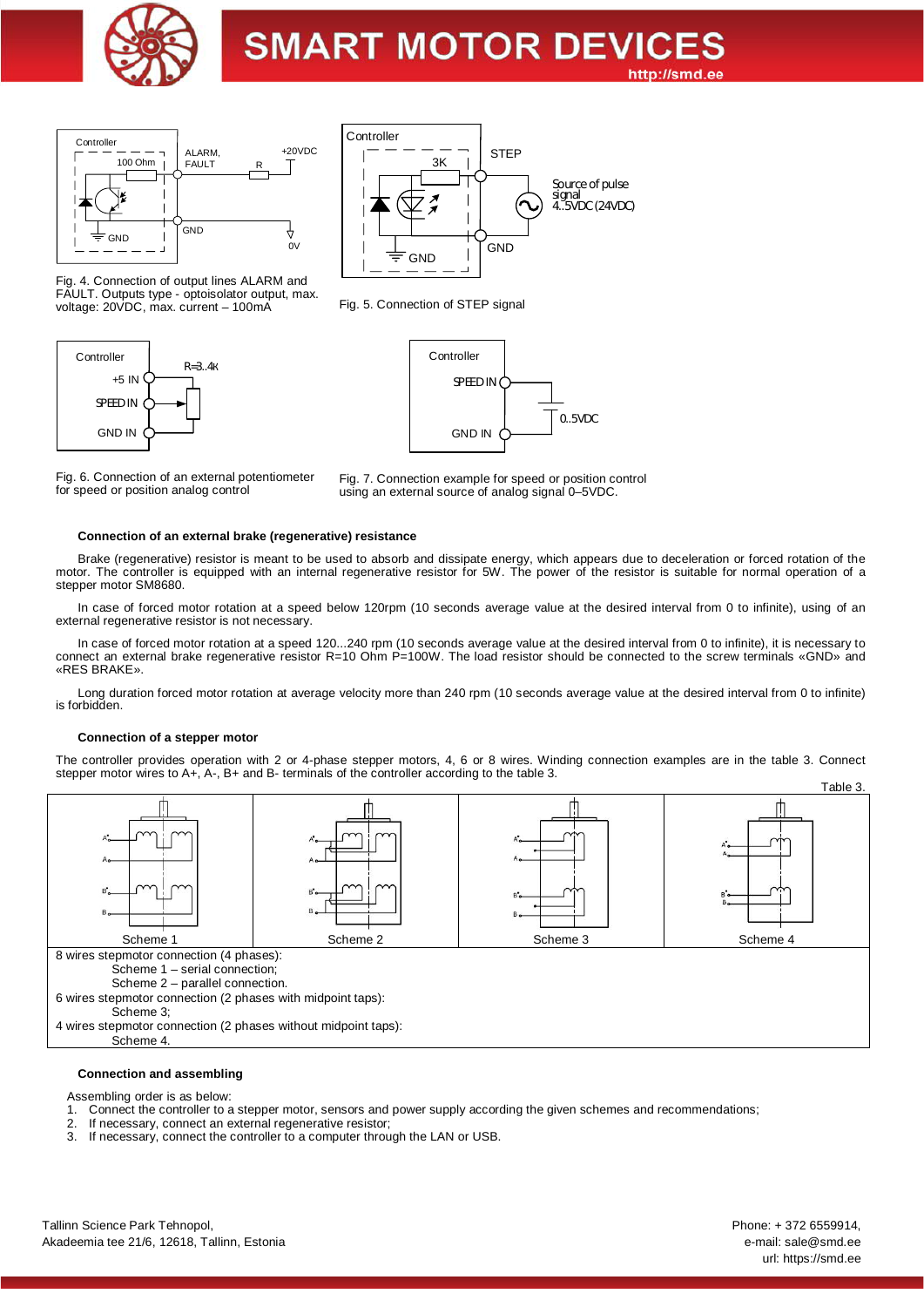

## **6. Controller menu**

For the purposes of the controller adjusting the special controller menu is used (buttons MENU, UP and DOWN and 2-sign 7-segment display). Some parameters could also be set through the communication interface (using Ethernet or USB connection).

#### **6.1 Usage of the controller menu**

To enter menu press and hold the button MENU till a sound signal (values at the display should start to blink). To change the menu item shortly press the button MENU again (menu switching is cyclic). To exit the menu press and hold the button MENU till a sound signal (values at the display should stop blinking). To change the parameter of a menu item, use the buttons UP (to increase the value) and DOWN (to decrease the value).

Factory reset – simultaneous pushing and holding of UP and DOWN buttons longer than 8 sec till a sound signal.

#### **6.2 Menu items are the next:**

- · P0 select a motor control mode: Cu current mode, Un voltage mode
- · P1 select a motor type for the voltage motor control mode: 1..43 (P0=Un)
- · P2 select microstepping mode: 1..16 for current motor control mode, 1..128 for voltage motor control mode
- $P3$  select operating current for current motor control mode:  $0,1 4,2A$  or  $0,1 8,0A$  ( $\overline{P0} = Cu$ )
- · P4 select holding current as a percentage of an operating current: 25%, 50%, 75%, 99%
- · P5 select the number of an executing program P0..P3 which should be executed as the button START/STOP is pushed
- · P6 select the analog control mode type: A0/A1 (analog speed control A0 or analog position control A1)
- P7 select acceleration rate: 0..15 (calculated as  $3 * 2^N$  steps/sec<sup>2</sup>, N set value)<br>• P8 select deceleration rate: 0..15 (calculated as  $3 * 2^N$  steps/sec<sup>2</sup>, N set value)
- 
- P9 select a filter time for inputs IN0, IN1, REVERS, SET\_ZERO (to prevent malfunction due to a contact bounce)  $2^n$  ms (n the menu parameter value)
- · PA turn on/turn off sound signals: ON/OFF
- PB select display brightness: L0..L7
- · PC ENABLE input setting for control modes A0 and A1: 0 phases deenergized, 1 phases energized.
- PD a maximum program number, which could be switched in bF control mode.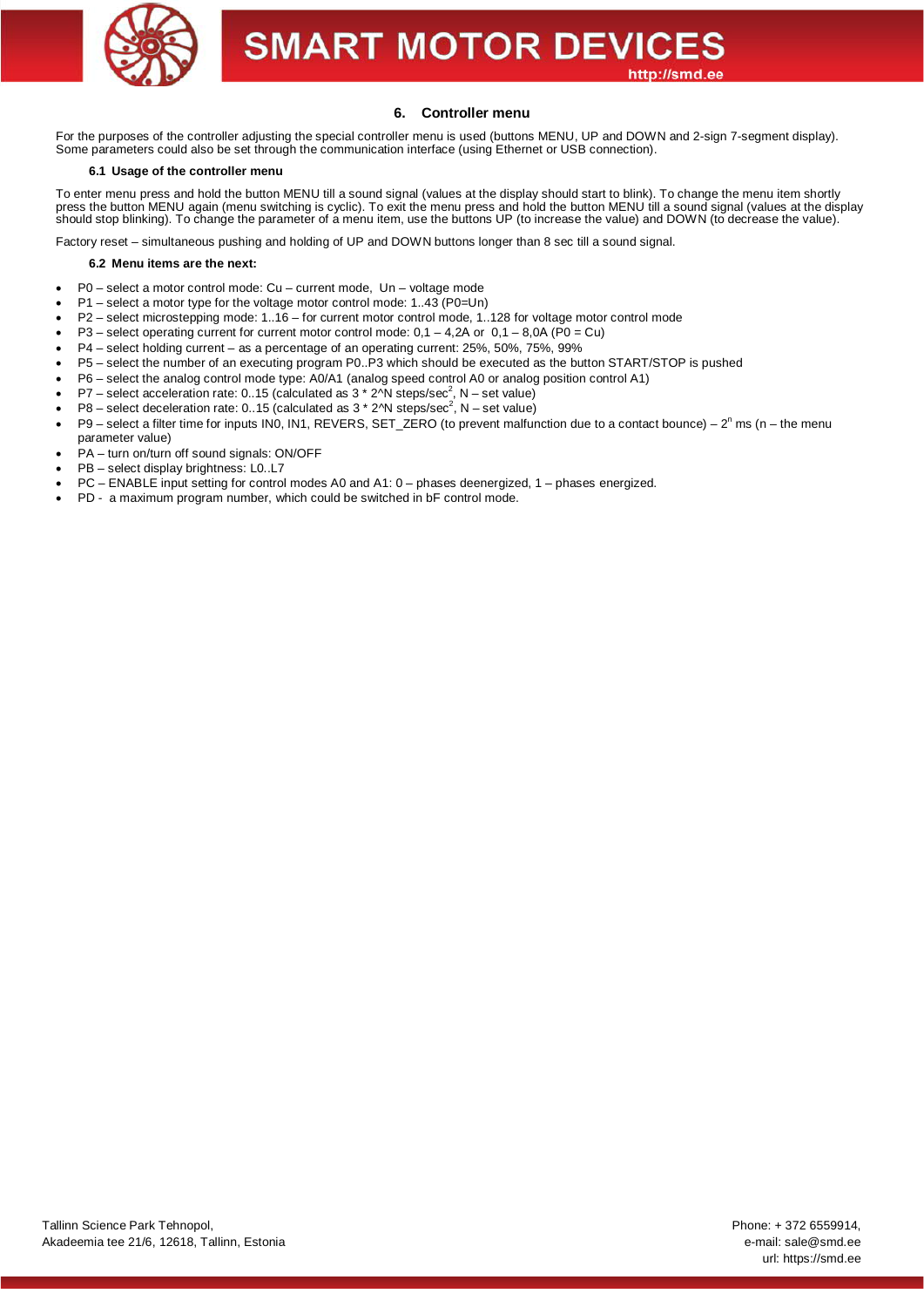

### **6.3 Stepper motors list and numbers for the voltage motor control mode (menu item P1, P0 = Un):**

|                          | Value           | Max. current per | <b>Resistance per</b> | Inductance per  |            | <b>Motor model</b>           |
|--------------------------|-----------------|------------------|-----------------------|-----------------|------------|------------------------------|
| SMSD-4.2LAN              | SMSD-8.0LAN     | phase, Amp       | phase, Ohm            | phase, mH       | Step angle |                              |
| 0                        | 0               |                  |                       |                 |            | No motor                     |
| 1                        | 1               | 1.33             | 2.1                   | 2.5             | 1.8        |                              |
| 2                        | 2               | 1.33             | 2.1                   | 4.2             | 0.9        |                              |
| 3                        | 3               | $1.2$            | 3.3                   | 3.4             | 0.9        |                              |
| 4                        | 4               | 1.68             | 1.65                  | 3.2             | 1.8        |                              |
| 5                        | 5               | 1.68             | 1.64                  | 3.2             | 0.9        |                              |
| 6                        | 6               | $1.2$            | 3.3                   | 2.8             | 0.8        |                              |
|                          |                 |                  |                       |                 |            |                              |
| $\overline{\mathbf{r}}$  | 7               | 1.68             | 1.65                  | 2.8             | 1.8        | SM4247                       |
| 8                        | 8               | 1.68             | 1.65                  | 4.1             | 0.9        |                              |
| 9                        | 9               | 1.2              | 6                     | $\overline{7}$  | 1.8        |                              |
| 10                       | 10              | 1.2              | 12.1                  | 36.7            | 0.9        |                              |
| $\overline{11}$          | $\overline{11}$ | 1.56             | 1.8                   | 3.6             | 1.8        |                              |
| 12                       | 12              | $1.0$            | 16.7                  | 46.5            | 1.8        |                              |
| 13                       | 13              | 1.5              | 3.6                   | 6               | 1.8        |                              |
| $\overline{14}$          | 14              | 1.0              | 5.7                   | 5.4             | 1.8        |                              |
| 15                       | 15              | 1.0              | 5.7                   | $\overline{8}$  | 0.9        |                              |
| 16                       | 16              | 2.8              | 0.7                   | 1.4             | 1.8        |                              |
| $\overline{17}$          | $\overline{17}$ | 2.8              | 0.7                   | 2.2             | 0.9        |                              |
| 18                       | 18              | 1.0              | 6.6                   | 8.6             | 1.8        |                              |
| 19                       | 19              | 2.8              | 0.83                  | 2.2             | 1.8        |                              |
| 20                       | 20              | 2.8              | 0.9                   | 3.7             | 0.9        |                              |
| 21                       | 21              | 1.0              | 7.4                   | 10              | 1.8        |                              |
| $\overline{22}$          | $\overline{22}$ | 2.0              | 1.8                   | 2.5             | 1.8        |                              |
| 23                       | 23              | 2.8              | 0.9                   | 2.5             | 1.8        |                              |
| 24                       | 24              | $1.0$            | 8.6                   | 14              | 1.8        |                              |
| 25                       | 25              | 2.8              |                       | 3.6             |            | <b>SM5776</b>                |
|                          |                 |                  | 1.13                  |                 | 1.8        |                              |
| 26                       | $\overline{26}$ | 2.8              | 1.13                  | 5.6             | 0.9        |                              |
| 27                       | $\overline{27}$ | 2.0              | 1.2                   | 4.6             | 1.8        |                              |
| 28                       | 28              | 2.0              | 4.8                   | 18.4            | 1.8        |                              |
| 29                       | 29              | 2.0              | $1.5$                 | $6.8\,$         | 1.8        |                              |
| 30                       | 30              | 2.0              | 6                     | 7.2             | 1.8        |                              |
| 31                       | $\overline{31}$ | 2.8              | 0.7                   | 3.9             | 1.8        |                              |
| 32                       | $\overline{32}$ | 2.8              | 2.8                   | 15.6            | 1.8        |                              |
| 33                       | 33              | 4.2              | 0,375                 | 3.4             | 1.8        | SM8680<br>Parallel           |
|                          |                 |                  |                       |                 |            | connection                   |
| 34                       | 34              | 4.2              | 1.5                   | 13.6            | 1.8        | SM8680<br>Serial             |
|                          |                 |                  |                       |                 |            | connection                   |
| 35                       | 35              | 4.2              | 0.45                  | $6\overline{6}$ | 1.8        | $\overline{\phantom{a}}$     |
| 36                       | 36              | 4.2              | 1.8                   | 24              | 1.8        | $\omega$                     |
| 37                       | 37              | 4.2              | 0,625                 | 8               | 1.8        | $\overline{\phantom{a}}$     |
| 38                       | 38              | 4.2              | 2.5                   | $\overline{32}$ | 1.8        | $\qquad \qquad \blacksquare$ |
|                          | $39*$           | 6.0              | 0.6                   | 6.5             | 1.8        | $\blacksquare$               |
|                          | 40*             |                  |                       |                 |            |                              |
|                          | $41*$           | 6.2<br>5.5       | 0.75<br>0.9           | 9<br>12         | 1.8<br>1.8 |                              |
|                          | 42*             | 6.5              | 0.8                   | 15              | 1.8        |                              |
|                          | $43*$           | $\overline{8}$   | 0.67                  | 12              | 1.8        | SM110201                     |
|                          | 44              | 0.3              |                       | 40              |            |                              |
| 39                       |                 |                  | 32                    |                 | 1.8        | $\blacksquare$               |
| 40                       | 45              | 0.67             | $8.5\,$               | 7.5             | 1.8        | $\blacksquare$               |
| 41                       | 46              | 1.68             | 2.3                   | 3.4             | 1.8        | $\blacksquare$               |
| 42                       | $\overline{47}$ | 3.0              | 1.0                   | 3.4             | 1.8        | $\blacksquare$               |
| 43                       | 48              | 3.0              | 1.45                  | 6.5             | 1.8        | $\blacksquare$               |
| 44                       | 49              | 3.0              | $1.2$                 | 6.4             | 1.8        | $\overline{a}$               |
| 45                       | 50              | 4.5              | 0.36                  | 3.0             | 1.8        | $\blacksquare$               |
| $\overline{\phantom{a}}$ | $\overline{51}$ | 6.0              | 0.6                   | 5.7             | 1.8        | $\overline{\phantom{a}}$     |
| $\blacksquare$           | 52              | 6.2              | 0.7                   | 8.5             | 1.8        | $\blacksquare$               |
| $\overline{\phantom{a}}$ | 53              | $8.0\,$          | 0.8                   | 16              | 1.8        | $\blacksquare$               |
| $\blacksquare$           | 54              | 6.0              | 0.8                   | 8.7             | 1.8        | $\blacksquare$               |

## **7. Operation order**

1. Make sure the power supply is turned off.<br>
2. Make assembly and connection according<br>
3. Set controller operation parameters: moto

Make assembly and connection according to section 5.

3. Set controller operation parameters: motor control mode (current or voltage), operation current (for current control mode) or motor model (for voltage control mode), holding current, microstepping mode and other necessary parameters (please, refer to the section 6).

*Current control mode* – during the motor control the target parameter is a maximum operation current given to a motor phase. If use this control mode, it is possible to connect any motor to the controller under the condition of a correct current setting (use the menu of the

Tallinn Science Park Tehnopol, Akadeemia tee 21/6, 12618, Tallinn, Estonia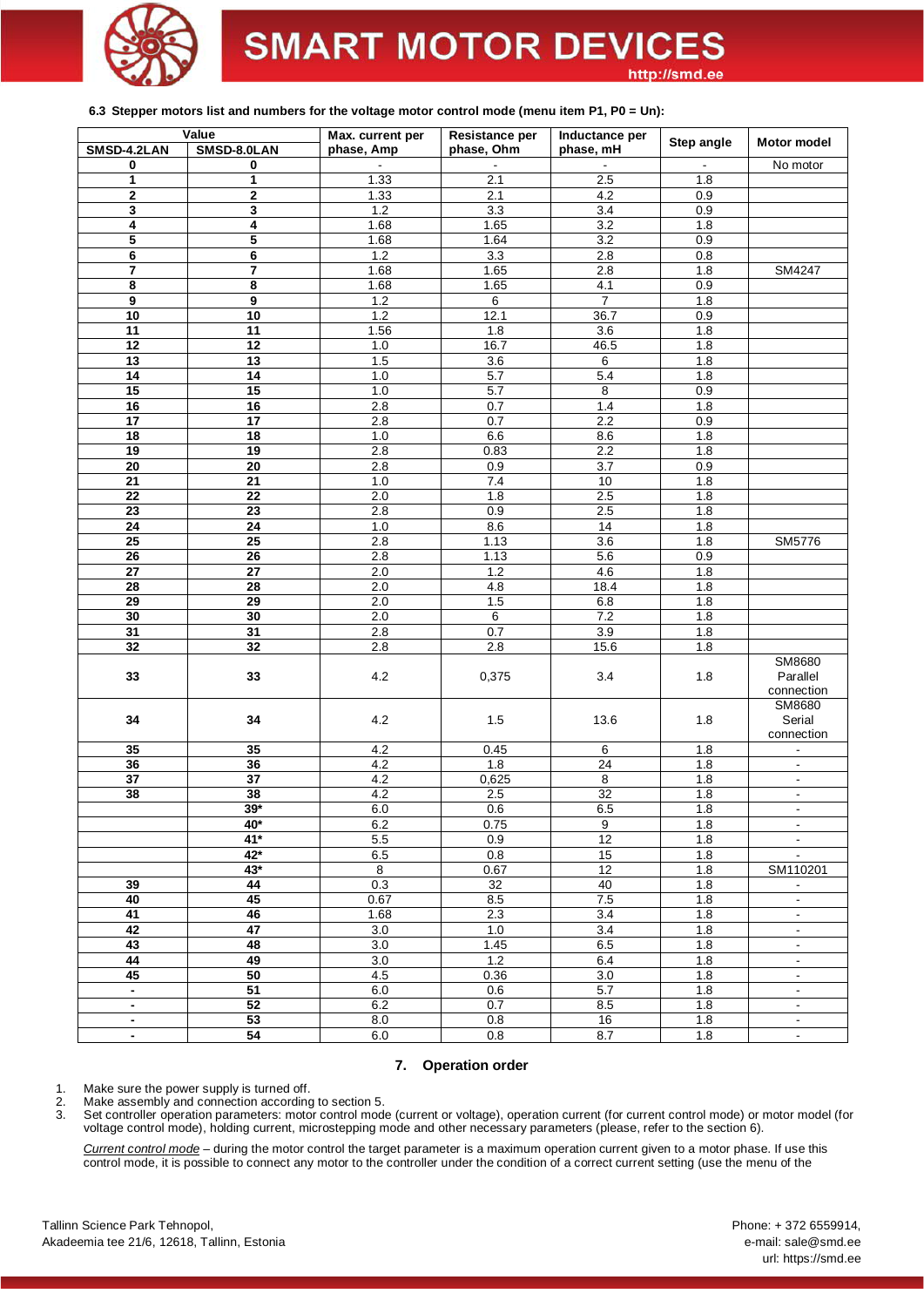

controller) in an available range  $0.1 - 4.2A$  (0.1 – 8.0A). The current motor control mode performs better torque and high rotation speed, but it is limited with a maximum microstepping division 1/16;

*Voltage control mode* – performs smooth motion and provides microstepping division up to 1/128. However, rotation speed and torque are less in comparison with the current control mode. This control mode is only applicable to the exact list of motor models. The models list resides in the controller memory (please, refer to the section 6.3).

In case of control through Ethernet or via USB interface, the parameters can be adjusted by command using the controller communication interface. Otherwise use the controller menu to adjust the parameters.

#### **The parameters adjusting using the controller menu**

- Chose the motor control mode voltage or current. Enter the menu P0, use buttons UP and DOWN to select chosen control mode: Cu current, Un – voltage.
- In case of current control mode (P0=Cu), enter the menu P3 and select the maximum operation current of the connected motor (please, refer to the motor documentation).
- In case of voltage control mode (P0=Un), enter the menu P1 and select the motor model. List of motor models can be found in the section 6.3.
- · Enter the menu P2 and select required microstepping mode (1..1/16 if current control mode chosen or 1..1/128 if voltage control mode chosen).
- Enter the menu P4 and select required holding current as a percentage of the operation current: 25%, 50%, 75%, 99%.
- · If it is intended to use a standalone operation mode according to an executing program from the controller memory, enter the menu P5 and select a number of an executing program (it will be executed as the button START/STOP will be pushed).
- If it is intended to use an analog control mode, enter the menu P6 and select A0 for analog speed control or A1 for analog position control.
- Set suitable values of a motor acceleration and deceleration enter menu P7 and P8 accordingly.
- · Enter the menu P9 and set the debouncing filter value (signal insensitive time) for debouncing inputs.
- 4. Select a required operation mode using microswitches SW1, SW2 according to the table 4.

|                                  |             |                    |                 | Table 4                                                                                                                                                                                             |  |
|----------------------------------|-------------|--------------------|-----------------|-----------------------------------------------------------------------------------------------------------------------------------------------------------------------------------------------------|--|
|                                  | Mark on the | <b>Microswitch</b> |                 |                                                                                                                                                                                                     |  |
| <b>Operation mode</b>            | display     |                    | SW <sub>2</sub> | Operation                                                                                                                                                                                           |  |
| Local network Ethernet<br>or USB | La          | ON                 | <b>ON</b>       | The operation control is realized by commands according the<br>communication protocol of the controller. Ethernet or USB connection is<br>used.                                                     |  |
| Program executing                | bF          | <b>OFF</b>         | ON              | The controller executes one of the saved to it's memory program.                                                                                                                                    |  |
| Analog control                   | A0, A1      | ON                 | <b>OFF</b>      | $AO - analog speed control;$<br>$A1$ – analog position control;<br>For analog control internal or external potentiometers is used, or the signal<br>is given by an external analog source of 05VDC. |  |
| <b>Driver</b>                    | <b>SD</b>   | <b>OFF</b>         | <b>OFF</b>      | The standard pulse position control using control signals «STEP», «DIR»<br>and «ENABLE».                                                                                                            |  |

· **If used driver operation mode - standard pulse position control SD,** give a sequence of signals «STEP» (pulse), «DIR» (level) and «ENABLE».

High level of the signals – 4..5VDC (24VDC\*), low level - 0..1VDC.

One step (or microstep) executes as front edge of the voltage pulse on the «STEP» input. Direction switches by changing voltage level on the «DIR» input. The motion is enabled if the signal to «ENABLE» input is given. The signals oscillogram is shown on Fig.8.



Fig.8 – «STEP», «DIR» and «ENABLE» signals order and duration

\*Please, connect additional current limiting resistance if use high level signal +24VDC instead of 5VDC: 3KOhm for STEP input, 1KOhm for all the rest inputs.

If used analog operation mode A0, A1 – control the motor velocity (if chosen menu P6=A0) or turning angle (if chosen menu P6=A1) using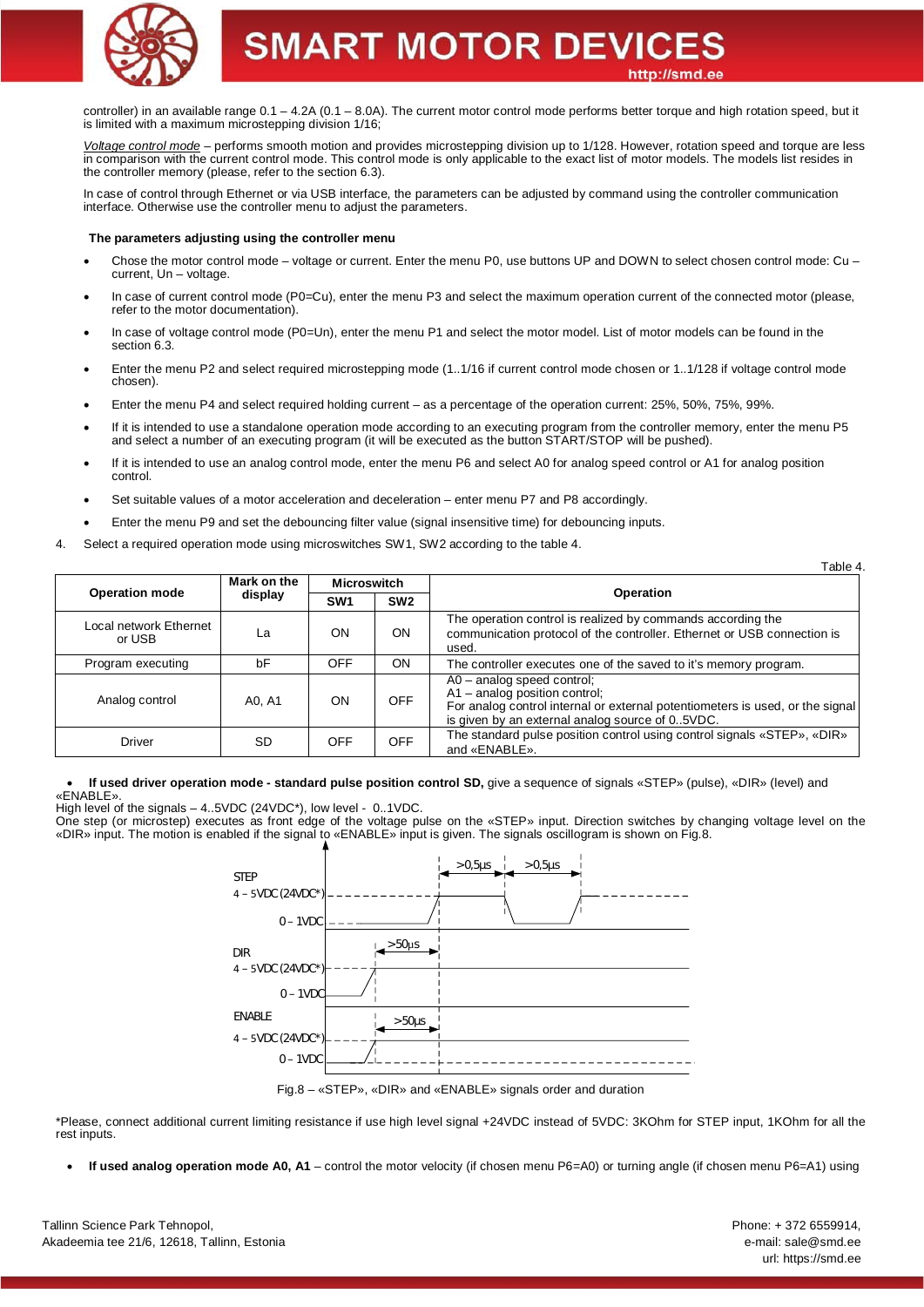

a potentiometer or source of analog signal 0 – 5VDC. The motor motion can be started and stopped by pressing the START/STOP button, or by signal at the ENABLE input. The motor speed (or turning angle) is regulated by the internal potentiometer "SPEED", by external potentiometer or source of an analog signal 0-5VDC – which should be connected to the input "SPEED IN". When use one regulation input, another one should be turned off (switch to the zero position).

- · In an analog speed control mode A0 the maximum rotation speed is 2000 rpm for a stepper motor with step angle 1.8° and operation in a full step mode. In case of operation in a microstepping mode, the maximum rotation speed is lower proportional to a microstepping ratio.
- In an analog position control mode A1 microstepping below 1/16 is not applicable. In case of microstepping ratio 1/16 for a stepper motor with step angle 1.8° - the maximum rotation angle is 270°; in case of microstepping ratio 1/32 – 135°; 1/64 – 67,5°; 1/128 – 33,7°. The maximum momentary target speed is 600 steps/sec.

· **Executing program operation mode bF** – The program execution can be started and stopped by pressing the START/STOP button, or by signal at the ENABLE input. It is possible to choose one of 4 stored in the controller memory programs. The needed program should be selected in the controller menu P5 - the program number is the menu parameter (please, refer to the section 6).

· **When use local network Ethernet (or USB) operation mode LA**, operation and motion control is performed by commands – through the local network Ethernet or via USB interface. All connection parameters, authorization method and a full command list are given in the communication protocol manual.

Designation of the control inputs, which are used in the mentioned operation modes, are given in the section 4 table 2. Signal inputs are activated by the high voltage level. The motor rotation direction depends on a signal level on the input DIR, rotation direction can be changed to the opposite by impulse signal at the REVERS input. An emergency stop is implemented when high voltage level appears at the CURRENT OFF input.

### **8. Ethernet and USB connection**

The controller provides 2 communication interfaces –connection via local network Ethernet or USB. In case of connection of the controller to a computer there is a possibility to adjust controller parameters and control of a stepper motor by commands. Please, refer to a full description of the data communications protocol in a relevant document. The data communications protocol is open.

Besides the open data communications protocol, we offer a specific software for the controller (OS Windows only). This software SMC-Program Ver.5 provides both USB and Ethernet connections, it is suitable for the controller adjusting and a motor control.

Please, use a LAN cable for connection to a local network Ethernet (it is a part of delivery). Default LAN connection parameters are next:

MAC address : 0x00 0xf8 0xdc 0x3f 0x00 0x00 IP address: 192.168.1.2 Port: 5000 IP sub-network mask: 255.255.0.0 Gateway: 192.168.1.1 These parameters can be changed afterwards by commands sent through a USB or Ethernet connection.

Please, use a USB cable for connection to a USB (it is a part of delivery). Special driver (CP210x VCP) must be installed before the connection. A virtual COM port appears on a computer after connection of the controller to a computer USB port. The following data communication is performed as per RS-232 interface, parameters are the next: Baud rate - 115200

Data bits - 8 Parity – none Stop bits - 1

### **9. SMC-Program software**

The software SMC-Program версии Ver.5 is intended for easy and convenient connection of the controller and motor control without learning of a data communications protocol of the controller.

The main application window is shown in the picture 9. The software is shut down and all connections are closed when the main application window is closed. To start an operation the controller should be connected through the SMC-Program. To connect the controller chose a menu item "Connect new device" in the main window.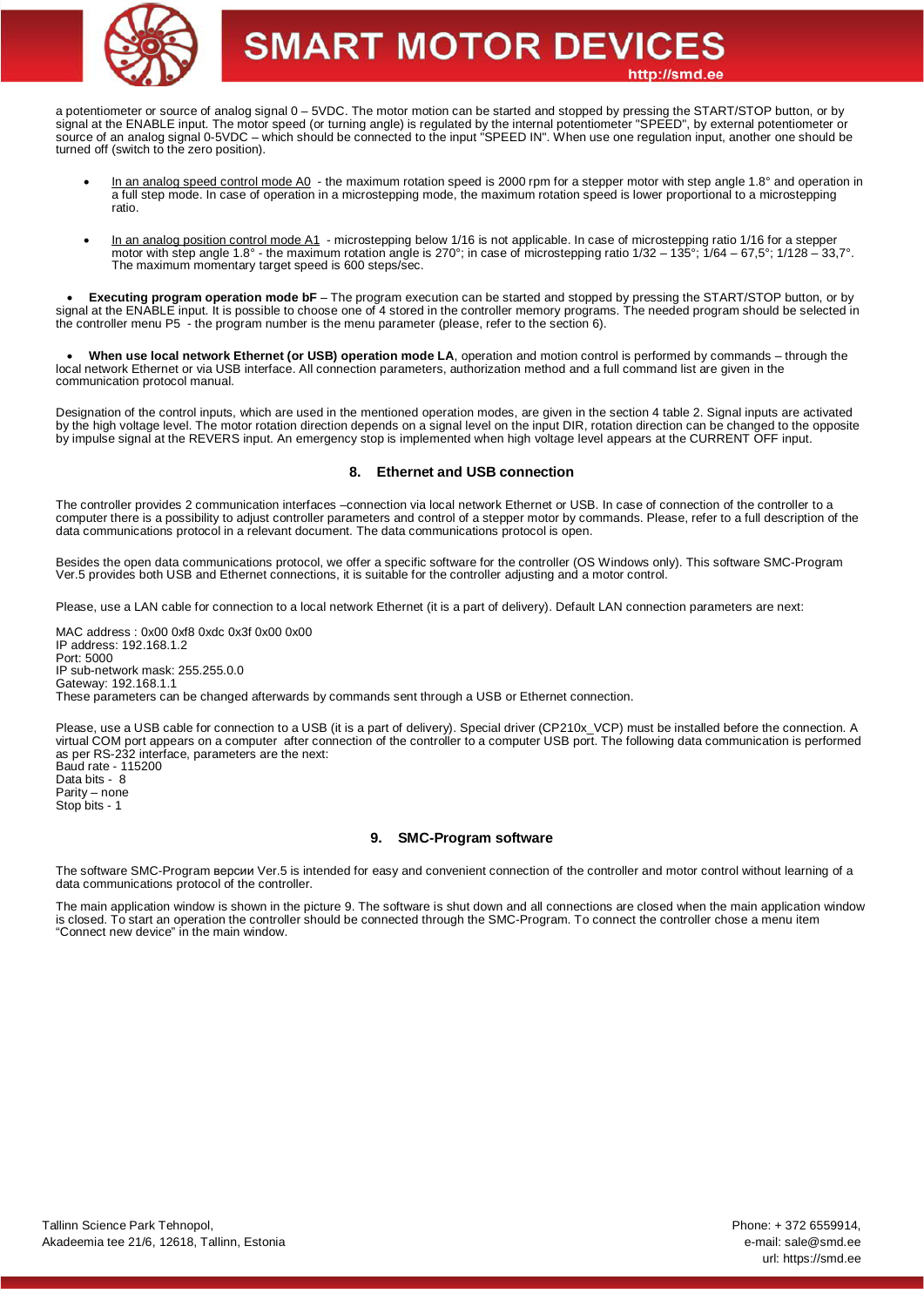

|      | <b>SMART MOTOR DEVICES</b><br><b>SMC PROGRAM</b> |
|------|--------------------------------------------------|
| Info | <b>VER.5.0.1</b><br>Additional                   |
|      |                                                  |
|      | Motor control - Program Load mode                |
|      | <b>Motor control - Direct Control mode</b>       |
|      | <b>Connect new device</b>                        |
|      |                                                  |
|      | List of connected devices                        |
|      | <b>Change password</b>                           |
|      |                                                  |

|                                                            | <b>Connect new device</b>                                                          | ×<br><b>SMART MOTOR DEVICES</b><br><b>SMC PROGRAM</b><br><b>VER.5.0.1</b> |
|------------------------------------------------------------|------------------------------------------------------------------------------------|---------------------------------------------------------------------------|
|                                                            | <b>Ethernet</b><br>$C$ USB (RS-232)                                                |                                                                           |
| IP<br>Port<br>MAC.<br>Mask<br>Main Gate                    | 192 168 1 2<br>5000<br>0x00 0xE8 0xDC 0x3E 0x00 0x00<br>255.255.0.0<br>192.168.1.1 | Password<br>0123456789ABCDEF                                              |
| Controller connecting<br>Controller connected<br>access OK | <b>Connect</b><br><b>Parameters</b><br>Controller authorized: 192 168 1.2: 5000    | $\blacktriangledown$<br><b>Disconnect</b>                                 |

Fig. 9. Main window of SMC-Program Fig. 10 – Controller connection window

Please, chose a connection type (USB or Ethernet) and check (change if necessary) the connection parameters in the appeared window (Fig.10). The default parameters in the program correspond to default parameters of the controller. If the parameters were changed, new parameters should be set in the correspond fields.

In a password field the controller safety access code should be entered. The default code is 0x0123456789ABCDEF. This password can be changed in a window "Change password" (from a main window of the application).

For controller connection press the button "Connect".

"Program Load mode" and "Direct Control Mode" (Fig.

13 and Fig.14).

If the connection was done successfully a relevant message will appear in the window. The controller will be available for operation in other windows of the application. A list of all connected controllers is available through a menu "List of connected devices" from the main application window (Fig.11).

| <b>List of connected controllers</b>                                                                        |            | <b>SMC PROGRAM</b>           |       | <b>SMART MOTOR DEVICES</b><br><b>VER.5.0.1</b> |                                           | <b>SMART MOTOR DEVICES</b><br><b>SMC PROGRAM</b>    | <b>VER.5.0.1</b>         |
|-------------------------------------------------------------------------------------------------------------|------------|------------------------------|-------|------------------------------------------------|-------------------------------------------|-----------------------------------------------------|--------------------------|
| Alias                                                                                                       | Connection | Parameters                   | Scale | Change                                         | Ethernet: 192.168.1.2 port: 5000; ID=0    |                                                     |                          |
| Ethernet: 192.168.1.2 port: 5000: ID=0                                                                      | Ethemet    | 192.168.1.2 port: 5000: ID=0 |       | Change                                         | Connection: Ethernet                      |                                                     |                          |
|                                                                                                             |            |                              |       |                                                |                                           | Connection parameters: 192.168.1.2 port: 5000; ID=0 |                          |
|                                                                                                             |            |                              |       |                                                | Controller ID: 0                          |                                                     |                          |
|                                                                                                             |            | <b>Benew</b>                 |       |                                                |                                           | Alias: Ethernet: 192.168.1.2 port: 5000: ID=0       |                          |
| Puc.11. List of connected controllers                                                                       |            |                              |       |                                                | Current scale: 1 unit = 1                 | steps                                               |                          |
| As a button "Change" is pressed (available for each of                                                      |            |                              |       |                                                | Microstepping: 1/8 -                      | 33] FL86STH80-4208 1.8 deg (p)                      | $\checkmark$             |
| connected controllers in the list of connected                                                              |            |                              |       |                                                | Rated current: 2.8A v                     | Holding current: 25%                                | $\overline{\phantom{a}}$ |
| controllers) a window of controller and motor                                                               |            |                              |       |                                                | Current / C Voltage control<br>$\epsilon$ |                                                     |                          |
| parameters is appeared (Fig.12). The same window<br>can be called from operation windows of the application |            |                              |       |                                                | Show Commands transfer Data               |                                                     |                          |

| Show Commands transfer Data |                   |                                    |
|-----------------------------|-------------------|------------------------------------|
|                             |                   |                                    |
|                             |                   |                                    |
|                             | <b>Disconnect</b> |                                    |
|                             |                   |                                    |
| $\Box$ SW F                 |                   | <b>BUSY</b>                        |
|                             |                   | <b>STANDBY</b><br>$\square$ sw evn |

Fig.12. Controller parameters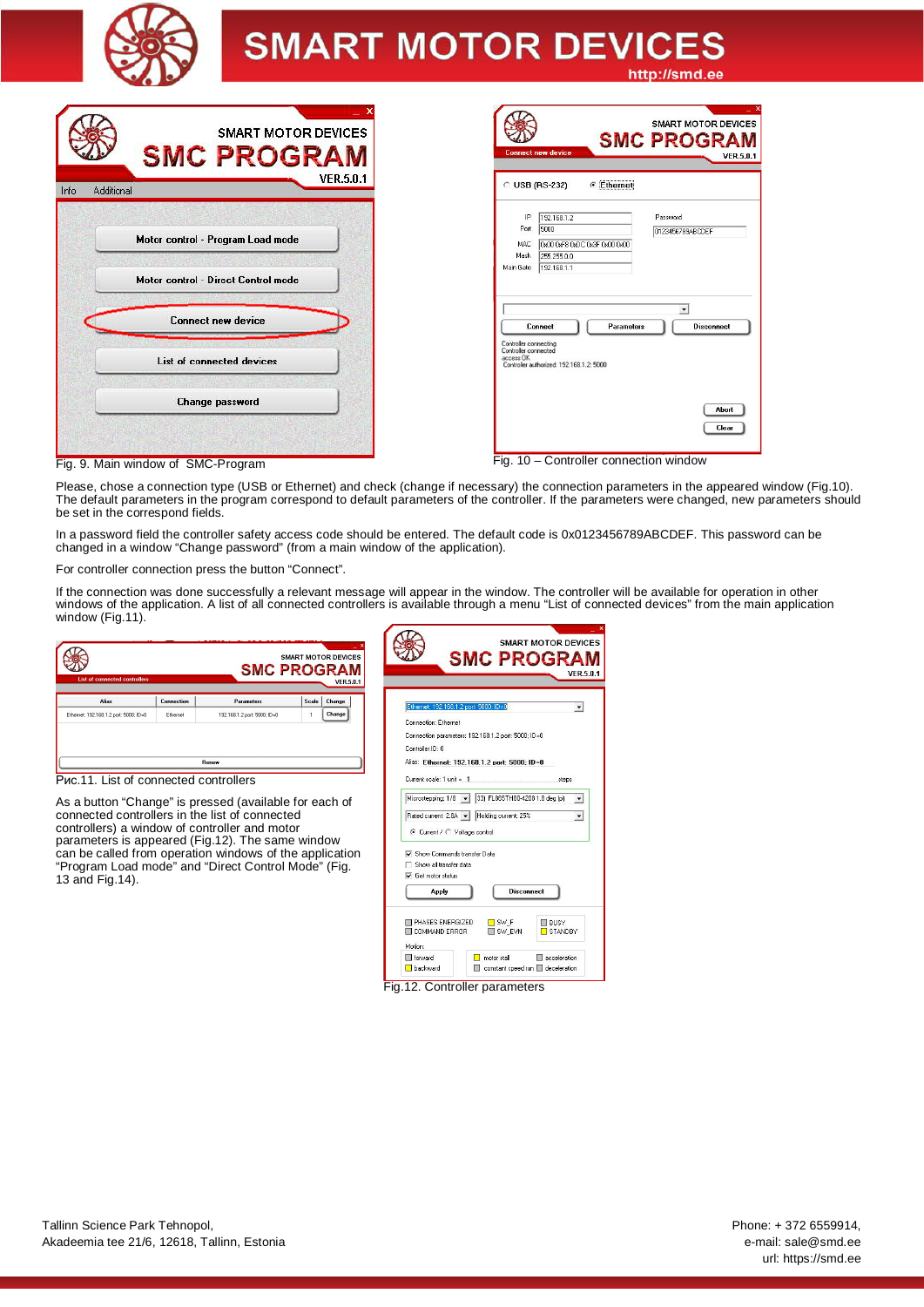

SMART MOTOR DEVICES **SMC PROGRAM VER.5.0.1** 192.168.1.2 port: 5000; ID=0; ID: 0; Scale: 1 Ethernet: 192.168.1.2 port: 5000: ID=0  $\overline{\phantom{a}}$ Controller parameters **Speed Parameters:** List 1  $-1+$ Set MIN speed: 100 Set MAX speed: 15600 Scaled |  $|$  Result  $|$  $\mathbf{r}$ Command Param. Code Full step speed: 15600 \_SET\_MIN\_SPEED  $\overline{100}$  $100$ \_SET\_MIN\_SPEED  $\overline{0k}$  $\overline{0}$ Deceleration: 59000 Acceleration: 59000 **Motion control:** C Forward Permanent motion (speed 10000 steps/s) C Backward Move 4194303 steps @ Inc / C abs Shortest way to 4194303 steps position Go Home (Zero position) Set Zero Position Move till signal to 1 input at @ Max / C Min speed Pause 4194303 ms Wait till signal to input 0 **Additional commands:** Go to command 1019 | if input 0 G Loop program Return program Go to ext.program 1 Switch to pulse control mode Turn relay ON Ston: Inputs:  $\begin{array}{|c|c|c|c|c|}\hline 0 & 1 & 2 & 3 & 4 & 5 & 6 & 7 \\ \hline \hline \textbf{11} & \textbf{12} & \textbf{13} & \textbf{15} & \textbf{16} & \textbf{17} \\ \hline \textbf{12} & \textbf{13} & \textbf{14} & \textbf{15} & \textbf{18} & \textbf{18} \\ \hline \textbf{13} & \textbf{14} & \textbf{15} & \textbf{16} & \textbf{18} & \textbf{18} \\ \hline \textbf{14} & \textbf{15} & \text$ Soft stop | Hard stop C Phases energized Mask: Clear Start Prog Memory Nº 0 + Stop Prog .<br>Wait  $\hat{C}$  Deenergize phases Motion: Position □ forward □ motor stall □ acceleration<br>□ backward □ constant speed run □ deceleration PHASES ENERGIZED FSW\_F  $\Box$  BUSY Current speed:<br>100 Total steps: 67389 COMMAND ERROR SW\_EVN STANDBY

Fig.13. Direct Control Mode window

| <b>VER 5.0.1</b><br>192.168.1.2 port: 5000; ID=0; ID: 0; Scale: 1        |                              |                   |               | Controller programming - load program mode |                |
|--------------------------------------------------------------------------|------------------------------|-------------------|---------------|--------------------------------------------|----------------|
| <b>Speed Parameters:</b>                                                 | <b>Controller parameters</b> |                   |               | Ethernet: 192.168.1.2 port: 5000; ID=0     |                |
| Set MIN speed:<br>100<br>Set MAX speed:15600                             | $+$                          |                   |               |                                            | Prog 1         |
| Full step speed15600                                                     | Code                         | Param.            | <b>Scaled</b> | Command                                    | N۴             |
| Acceleration:<br>Deceleration: 59000<br>59000                            | SET_MIN_SPEED                | 100               | 100           | _SET_MIN_SPEED                             | 0              |
| <b>Motion control:</b>                                                   | SET MAX SPEED                | 15600             | 15600         | _SET_MAX_SPEED                             | $\mathbf{1}$   |
|                                                                          | _SET_ACC                     | 59000             | 59000         | _SET_ACC                                   | $\overline{c}$ |
| C Forward<br>Permanent motion (speed 10000 steps/s)<br><b>G</b> Backward | MOVE F                       | 4194303           | 4194303       | MOVE F                                     | 3              |
| Move 4194303 steps G Inc / C abs                                         | _SET_WAIT                    | 4194303           | 4194303       | _SET_WAIT                                  | $\overline{4}$ |
| Shortest way to 4194303 steps position                                   | MOVE R                       | 4194303           | 4194303       | _MOVE_R                                    | 5              |
| Go Home (Zero position)<br>Set Zero Position                             | SET RELE                     | $\Omega$          | 0             | SET RELE                                   | 6              |
| Move till signal to 1 input at @ Max / C Min speed                       | CALL PROGRAM                 | 1                 | 1             | CALL PROGRAM                               | 7              |
| <b>B</b> Pause 4194303 ms<br>Wait till signal to input 0                 |                              |                   |               |                                            |                |
| <b>Additional commands:</b>                                              |                              |                   |               |                                            |                |
| Go to command 1019   if input 0 (a) Loop program                         |                              |                   |               |                                            |                |
| Return program<br>Go to ext.program 1                                    |                              |                   |               |                                            |                |
| Switch to pulse control mode<br>Relay ON <b>OFF</b>                      |                              |                   |               |                                            |                |
|                                                                          | Clear table                  |                   |               |                                            |                |
| Stop:<br>Inputs:<br>2<br>з<br>5                                          | Memory $N^*$ 0 $\rightarrow$ | <b>Start Prog</b> |               | <b>Read from</b><br>Write to               |                |
| Hard stop<br>Soft stop<br>State:                                         |                              |                   |               |                                            |                |
| C Phases energized<br>Mask:<br>Wait:<br>C Deenergize phases              | <b>Stop Prog</b>             |                   |               | Save<br>Load                               |                |

Fig.14. Program Load Mode window.

The windows Direct Control Mode and Program Load Mode are intended for a motor control, executing programs assembling, loading to the controller and reading from the controller. At the right side of these windows command buttons are located, at the left side the sent commands and their executing results are shown. Also information about state of I/O signals is available, state of signals can be changed just from a Ditect control mode window. In the bottom side of the windows information of the controller state is shown.

Phone: + 372 6559914, e-mail: sale@smd.ee url: https://smd.ee